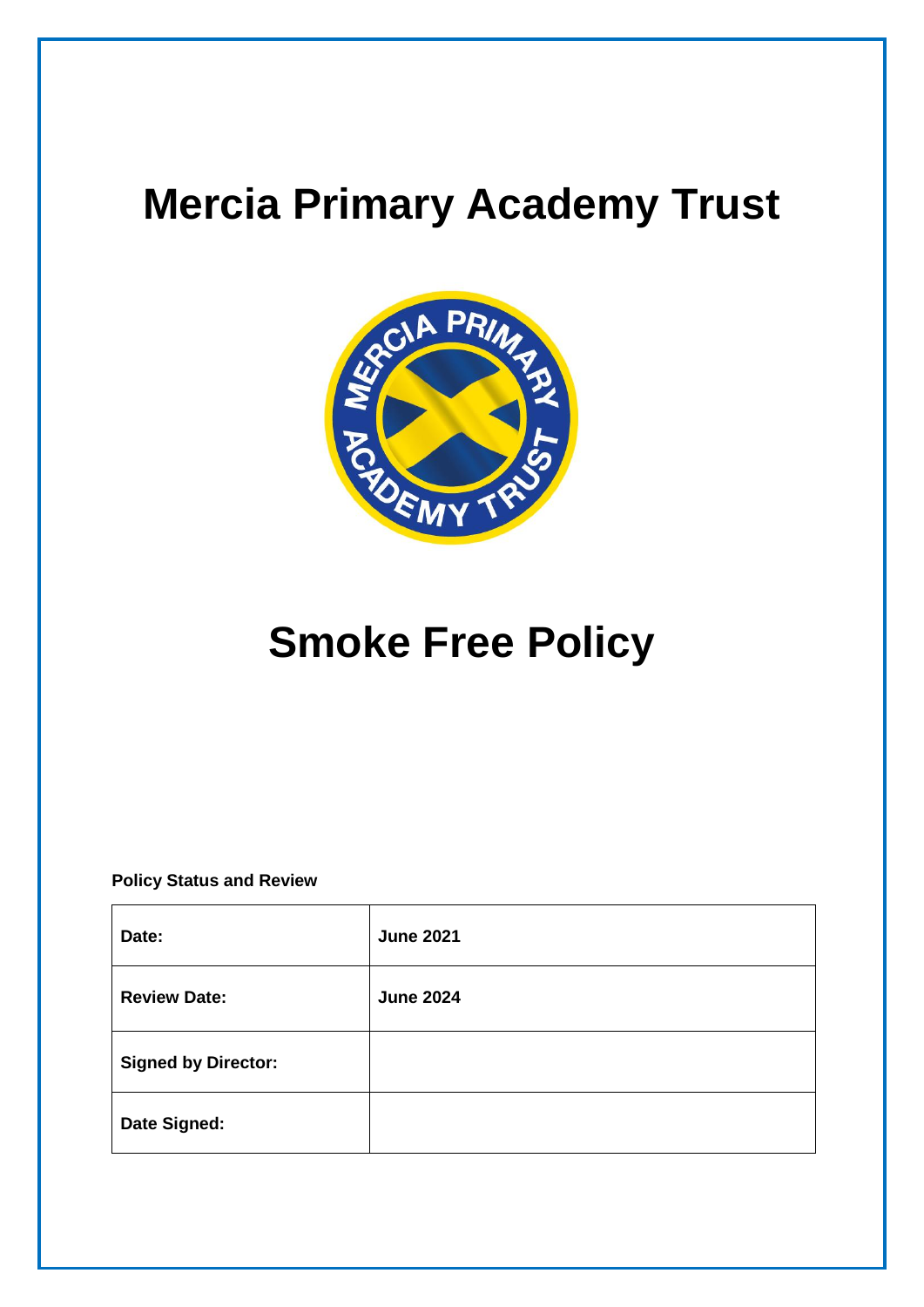## **Introduction**

This policy reflects actions necessary due to the increasing evidence of serious health risks associated with breathing other people's tobacco smoke and the Government's White Paper 'Choosing Health'. It is the Trust's intention to protect employees and others from the known hazards; this policy will operate on all the Trust's sites, premises and buildings.

The objective of this policy is to create a smoke free environment for all who work in, or use, any of our Trust's facilities while trying to be sensitive to the needs of existing employees who find it difficult not to smoke at work.

Staff and visitors are not permitted to smoke within our Trust's buildings or grounds. This includes the use of e- cigarettes. Staff are not permitted to smoke in or on any part of the Academy site.

## **General Policy Principle**

- 1.1 This policy seeks to guarantee non-smokers the right to work in air free from tobacco smoke and ensure compliance with the Health and Safety at Work Act, which places a duty of care on employers to protect the health of employees and non-employees.
- 1.2 This policy applies, equally to elected members, contractors, employees, students and visitors to the premises.
- 1.3 The Trust also has a duty to protect employees who visit people in their own homes.
- 1.4 It is recognised that nicotine is a chemical addiction and how hard it is to quit. As a good employer we will try to help employees to quit.
- 1.5 All Trust premises including offices, function rooms, all areas of the buildings and grounds, are to be designated smoke free environments. Important note: smoking will not be allowed at entrances and exits to the buildings or grounds. This includes the use of e- cigarettes.

#### **Private Properties**

2.1 The Trust has a duty to protect employees whilst they are visiting people in their own homes (e.g. parent / carers of students). However, we recognise that due to the special and sometimes urgent nature of the work, that staff may at times be unavoidably exposed to the second hand smoke of persons being visited. Action should always be taken to minimise the risks of this, prior to visits being made. Persons in this situation who are pregnant or have a medical condition affected by smoking should inform their line manager. The employee should ask the homeowner not to smoke whilst they are in the premises. Employees will be supported with a refusal to visit homes where the homeowner is unwilling to follow the employee's request.